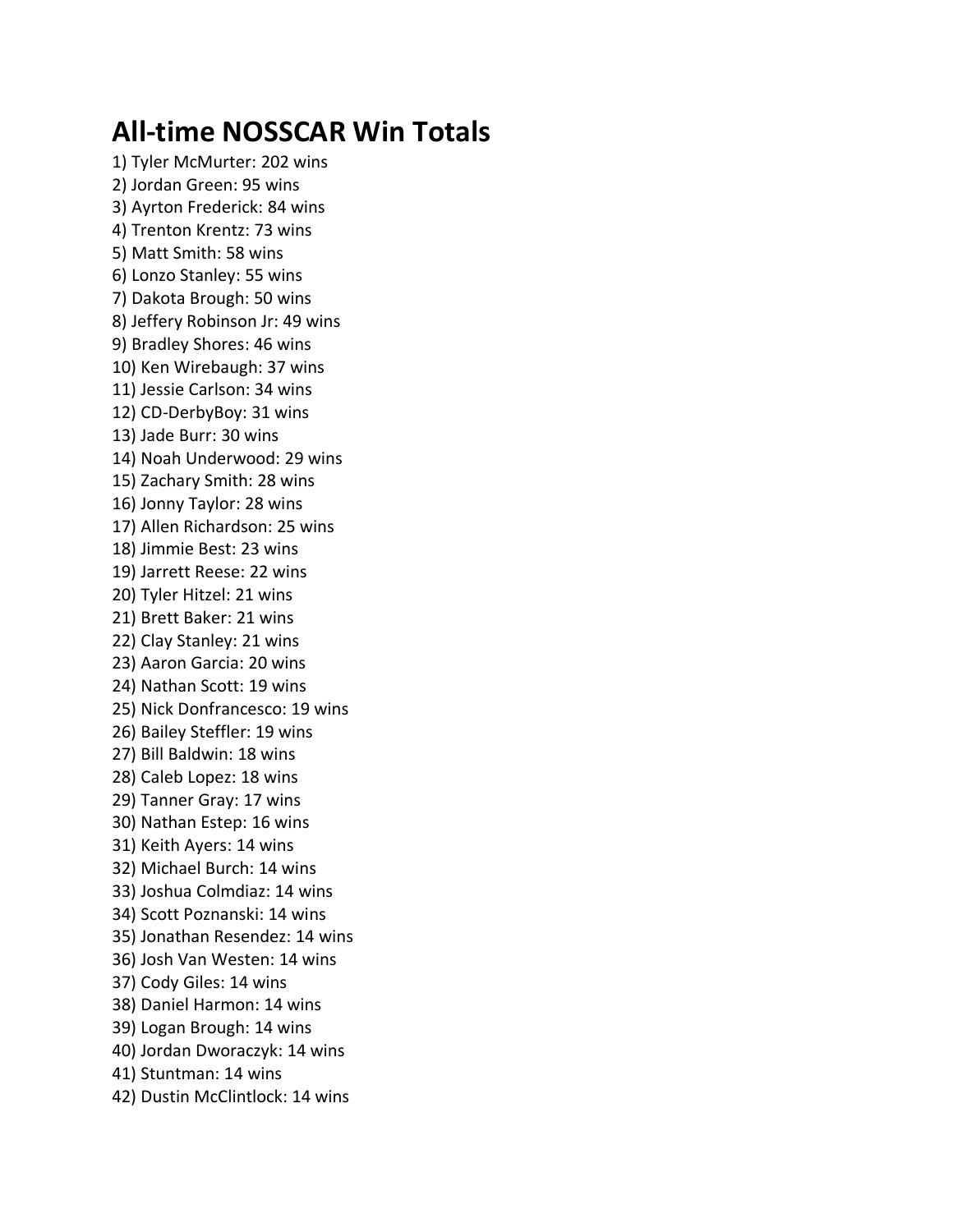43) Mike Davis: 13 wins 44) Anthony Tripi: 13 wins 45) Joshua Watson: 12 wins 46) Slade Gravitt: 12 wins 47) Charles Jackson: 12 wins 48) Kevin Tattersall: 12 wins 49) xNOCOx: 11 wins 50) Chris Pendell: 11 wins 51) Charlie Irwin: 11 wins 52) Jonathan Jennings: 11 wins 53) Bryan Wiggins: 10 wins 54) Tyler Hundt: 10 wins 55) Pacman: 9 wins 56) Ty Bond: 9 wins 57) Donny McBride Jr.: 9 wins 58) BJ Thomas: 9 wins 59) Matt Tetmeyer: 9 wins 60) Cliff Price: 9 wins 61) Derek Roberts: 9 wins 62) Mark Saccocci: 9 wins 63) Kyle Bowers: 8 wins 64) Harold Burden: 8 wins 65) Kaleb Hardin: 8 wins 66) Orange\_Bomber: 8 wins 67) Artificial-Reaper: 8 wins 68) Aaron Manfredonia: 8 wins 69) John Alexopolous: 7 wins 70) Punisher-Drummer: 7 wins 71) J.R.B.: 7 wins 72) Charlie Garland: 7 wins 73) Ethan Fonseca: 7 wins 74) Riley Dugan: 7 wins 75) Enzo: 7 wins 76) Johnny Rey De Copa: 6 wins 77) Ronnie Beech: 6 wins 78) Kenny Adair: 6 wins 79) David Barnes: 6 wins 80) Tanner Swalley: 6 wins 81) Gary Ladomirak Jr.: 6 wins 82) Alex Tesdahl: 6 wins 83) Jason Dorau: 5 wins 84) Jason Armstrong: 5 wins 85) Austin Humphries: 5 wins 86) Michael Shoemaker: 5 wins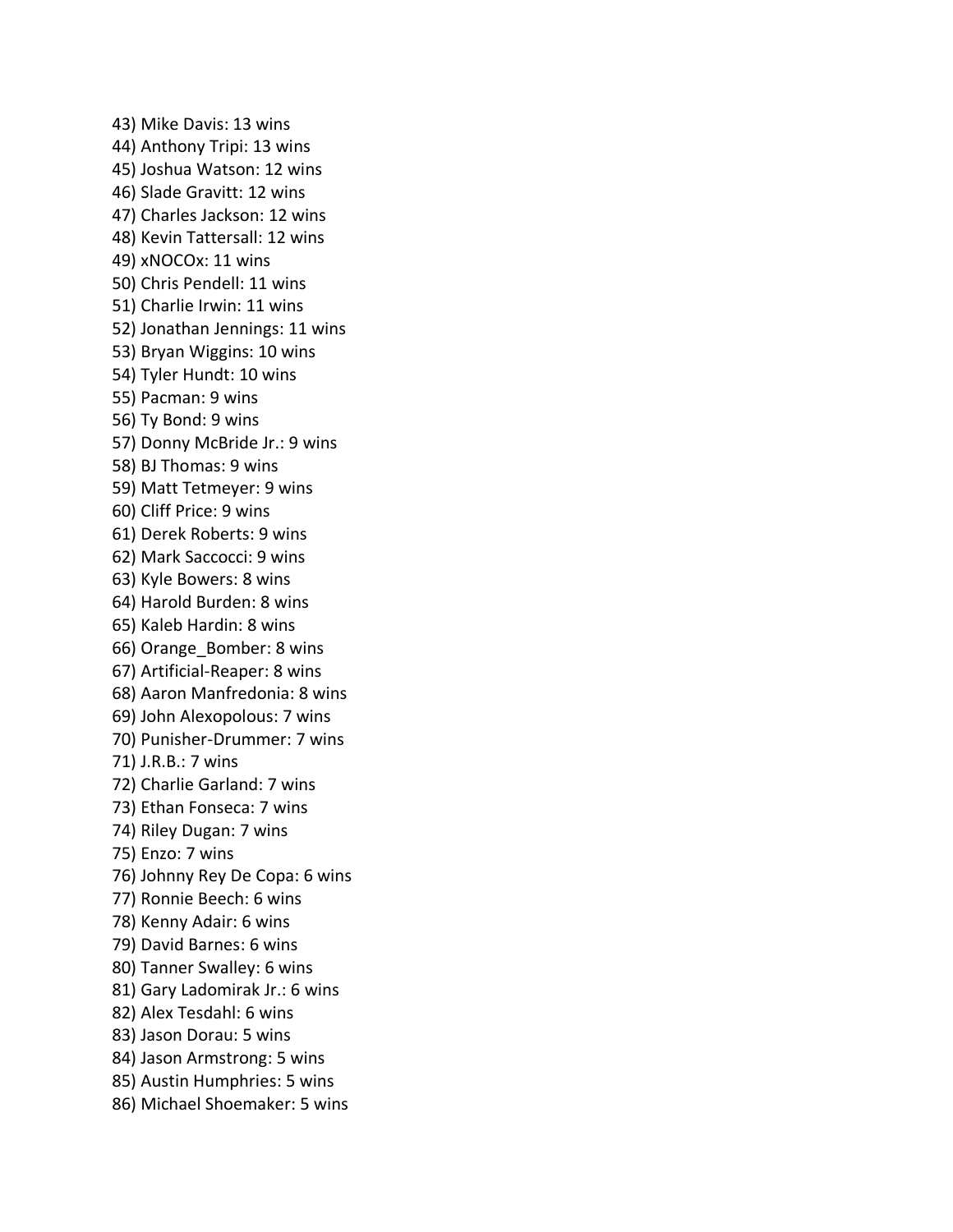87) Dakota Pate: 5 wins 88) OG-Papa-Dank: 5 wins 89) Jeffery Tarr: 5 wins 90) James Lamb: 5 wins 91) Skaar: 5 wins 92) Eric Killian: 5 wins 93) Gary Englehart: 4 wins 94) Trei Hollywood: 4 wins 95) Jason Metcalfe: 4 wins 96) Jonny Rapp: 4 wins 97) Bad-Moon-Rising: 4 wins 98) Paul Massey: 4 wins 99) DJ Poitras: 4 wins 100) Jerry Ashley: 4 wins 101) Y. Doneson: 4 wins 102) Landon Ott: 4 wins 103) Mikhail: 4 wins 104) KO: 4 wins 105) Angelo: 4 wins 106) Rickey Biehn: 4 wins 107) Ian Carpio: 4 wins 108) Tre Holmes: 3 wins 109) Justin Monds: 3 wins 110) Mike Little: 3 wins 111) Kaitlyn Lohr: 3 wins 112) Shawn Lucas: 3 wins 113) Ryan Barone: 3 wins 114) Cameron Norton: 3 wins 115) Vinnie McDonnell: 3 wins 116) Timmy Brown: 3 wins 117) Nielsen Santos: 3 wins 118) Chris Ryan: 3 wins 119) Ned: 3 wins 120) Jason Keiffer: 3 wins 121) Eddy Fikes: 3 wins 122) TJ McGowan: 3 wins 123) Silver- Bullet: 3 wins 124) Alfred Denney: 3 wins 125) Tyler Wagner: 3 wins 126) Jason Estep: 3 wins 127) Robert Lohman Sr: 3 wins 128) Joshua Crider: 3 wins 129) Gage Killiam: 3 wins 130) Dylan Dreiemer: 3 wins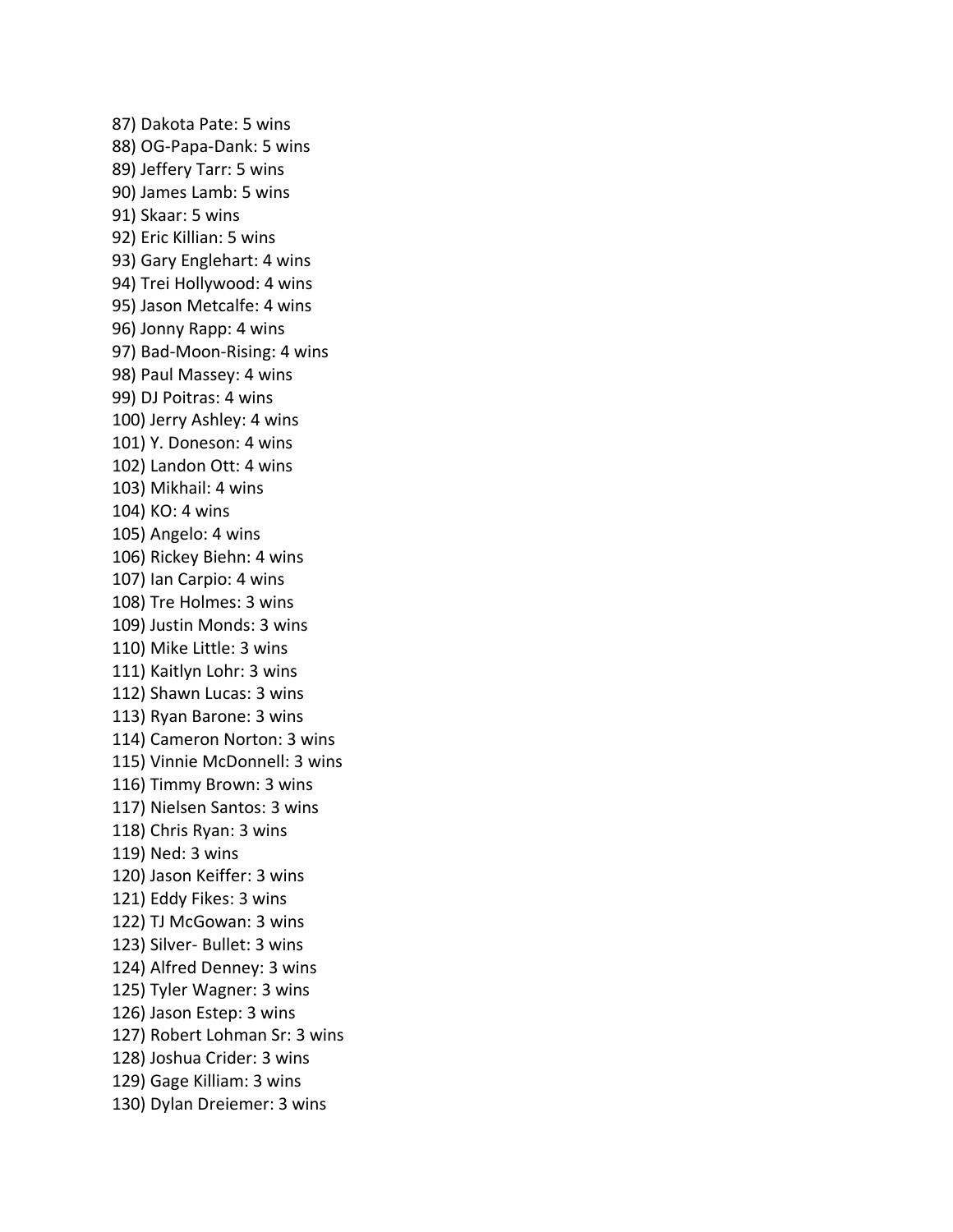131) Kevin Blasko: 3 wins 132) Jordan Rotton: 3 wins 133) Noah Allen: 3 wins 134) Tiger Nightmare: 3 wins 135) Coltin Everingham: 2 wins 136) Justin M. Wilson: 2 wins 137) John Freeman: 2 wins 138) Chase Barry: 2 wins 139) Tony Cammarata: 2 wins 140) Footeman: 2 wins 141) Brady Floyd: 2 wins 142) TheHurrcaneFan: 2 wins 143) Jarvis Jacques: 2 wins 144) SKPR\_Beam-SKP: 2 wins 145) Mike Pittman: 2 wins 146) Eric Frye: 2 wins 147) Tyler Housley: 2 wins 148) Gen50Cent: 2 wins 149) Andrew Putney: 2 wins 150) Rodney Bailey: 2 wins 151) Luke Barnett: 2 wins 152) Pacey Wigent: 2 wins 153) VoltShocker: 2 wins 154) Marcus Walter Brown: 2 wins 155) Kodiak: 2 wins 156) RJ Haywood: 2 wins 157) Noah Hubbard: 2 wins 158) Shawn Lee Williams: 2 wins 159) Ridge E. Heiler: 2 wins 160) Jon Stapleton: 2 wins 161) Motor City Jimbo: 2 wins 162) Ram: 2 wins 163) Gunther: 2 wins 164) Patrick Hazelett: 2 wins 165) Bad2TheBone: 2 wins 166) Brandon Frisky: 2 wins 167) N. Munch: 2 wins 168) Zach Dykstra: 1 win 169) Chris Perkey: 1 win 170) Pillsbury: 1 win 171) Chase Dunn: 1 win 172) Dale: 1 win 173) Earl Whitebread: 1 win 174) James Morris: 1 win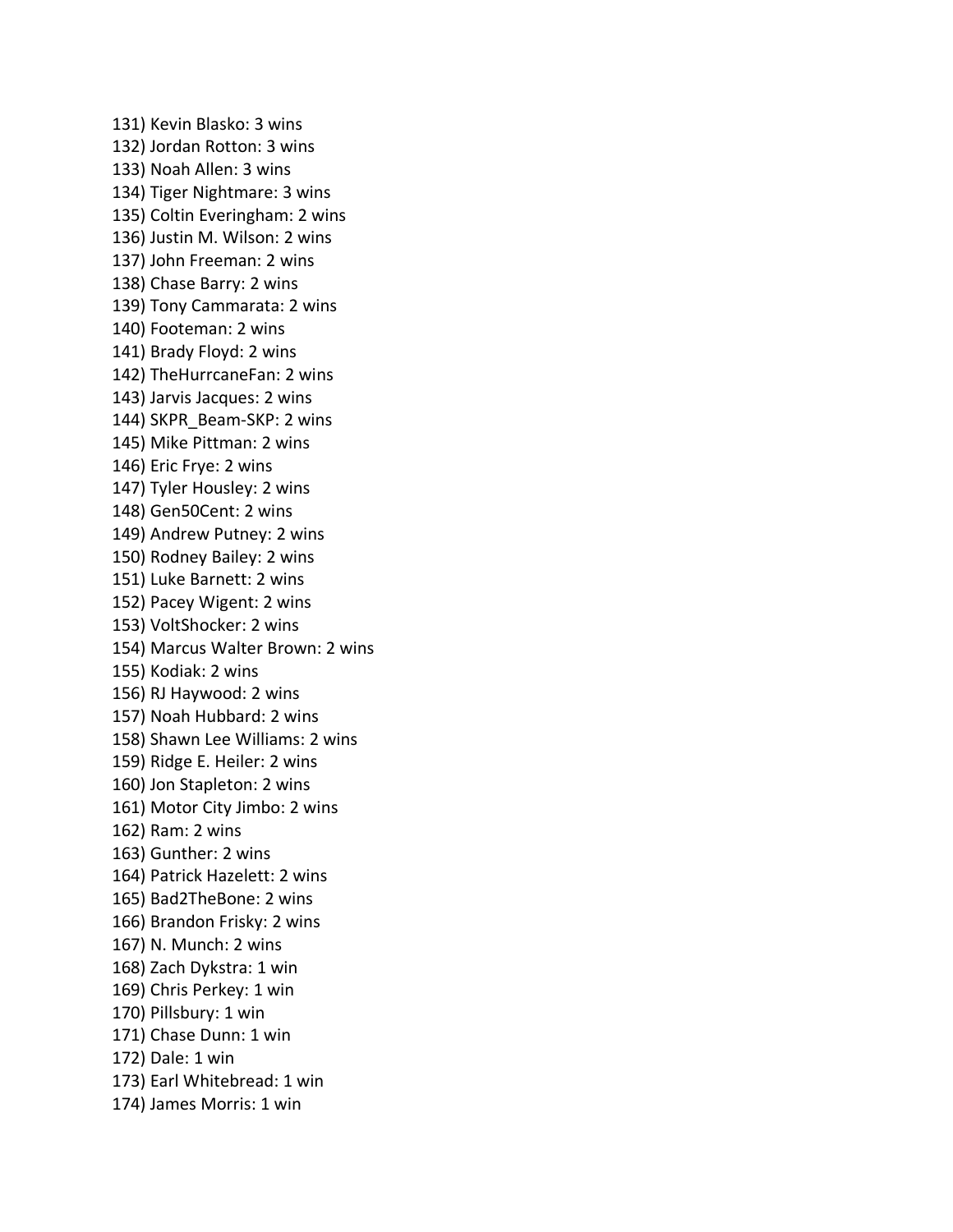175) Matt Anderson: 1 win 176) BC-Racer-Kid: 1 win 177) Payton Larson: 1 win 178) Y. Terrell: 1 win 179) Ryan Shreck: 1 win 180) Jackson Stotts: 1 win 181) Greg Baker: 1 win 182) Austin Doyle: 1 win 183) Percussive: 1 win 184) Raul Sein: 1 win 185) Dustin Franklin: 1 win 186) Nemo: 1 win 187) Steven Corley: 1 win 188) Drake: 1 win 189) Kid-Coyote: 1 win 190) Pat Dale: 1 win 191) A. Rocks: 1 win 192) Char Baxter: 1 win 193) Mickey: 1 win 194) Rattie4g: 1 win 195) Tyler Isley: 1 win 196) Brad Dove: 1 win 197) Norey Tippit: 1 win 198) Jay Hyper: 1 win 199) Brian Blank: 1 win 200) James Billups: 1 win 201) Russell Chancey: 1 win 202) Chase Da-Boss: 1 win 203) Frank Edwards: 1 win 204) NASCAR\_23: 1 win 205) Shawn741265: 1 win 206) VRTbourne: 1 win 207) Jon Thomson: 1 win 208) Andre Carlson: 1 win 209) Jagger Glover: 1 win 210) NewWorldOrder: 1 win 211) Shawn McNutt: 1 win 212) Billy Milner: 1 win 213) Mitch: 1 win 214) Ben King: 1 win 215) Ryan Johnson: 1 win 216) Shawn Atwell: 1 win 217) Brian Atwell: 1 win 218) Umbiferous: 1 win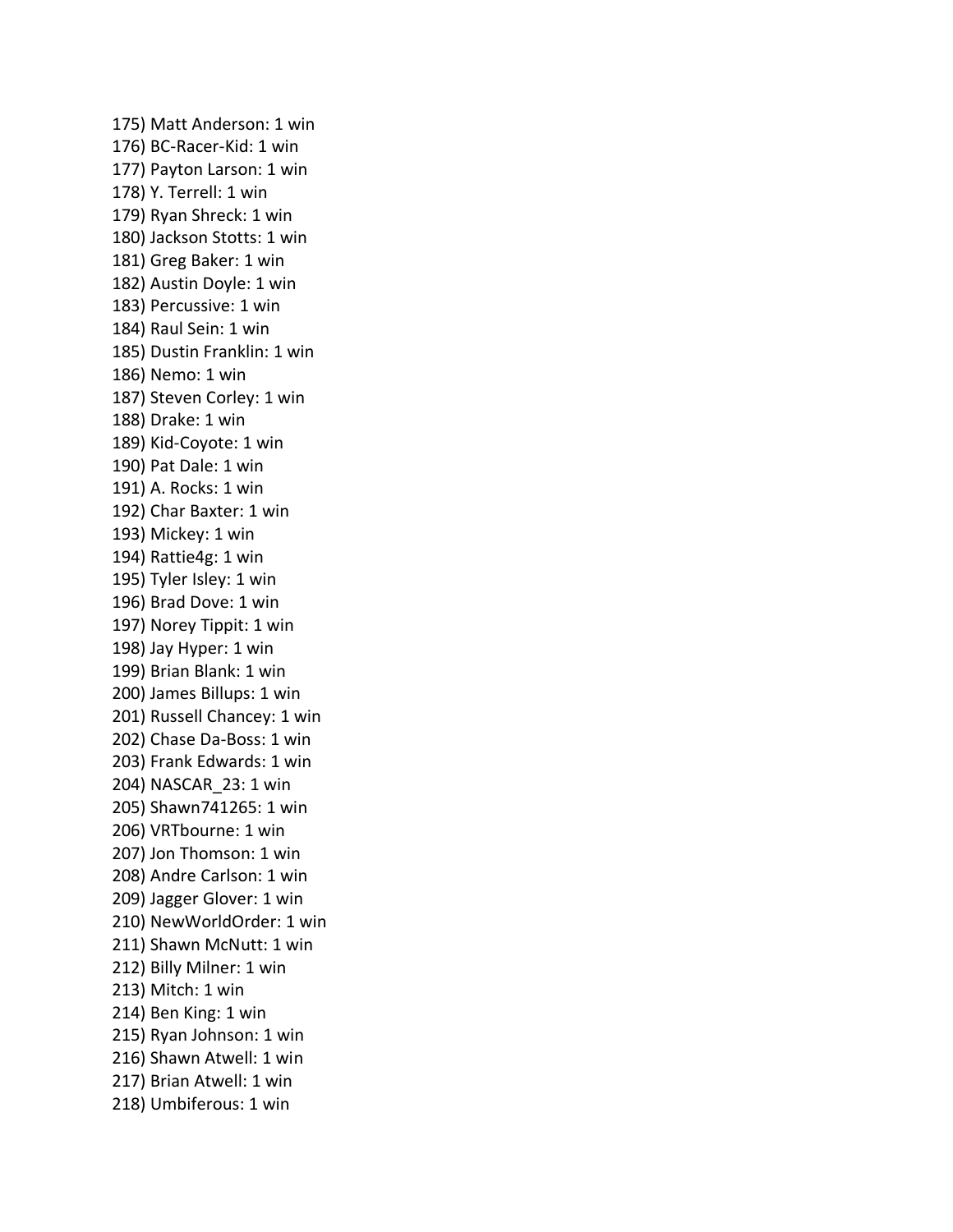219) Cowboy: 1 win 220) ThrowinDirt15: 1 win 221) Antman: 1 win 222) Hunter Reek: 1 win 223) Caleb Pineo: 1 win 224) Michael Boisvert: 1 win 225) Duke Patts: 1 win 226) Kyle Hrabal: 1 win 227) BlazinChamp: 1 win 228) Michael Johnson: 1 win 229) MB Wolf: 1 win 230) Grimmsanity: 1 win 231) Ice-Pick-Willie: 1 win 232) Austin Views: 1 win 233) Emma Tesdahl: 1 win 234) TheGeneral: 1 win 235) Almond-Cream: 1 win 236) Ghost-Load: 1 win 237) Jason Carroll: 1 win 238) Hektor: 1 win 239) Ghost-Crip: 1 win 240) Big Sean: 1 win 241) Ark Angel: 1 win 242) Oocbr: 1 win 243) Roy G. Juno: 1 win 244) Nilan: 1 win 245) Tyranno Cyrus Flex: 1 win 246) G. Pine: 1 win 247) A. Bouneek: 1 win 248) Nelson: 1 win 249) Mairsie: 1 win 250) DTR-Brownie: 1 win 251) Commander Billy: 1 win 252) Firestorm: 1 win 253) Red-Rob: 1 win 254) Debdex: 1 win 255) Rush Downing: 1 win 256) DireDom: 1 win 257) Will: 1 win 258) Wesley Strait: 1 win 259) Ryan Edwards-Kiss: 1 win 260) Samuel Fontaine: 1 win 261) Rae Courtney: 1 win 262) Thomas Cohick: 1 win